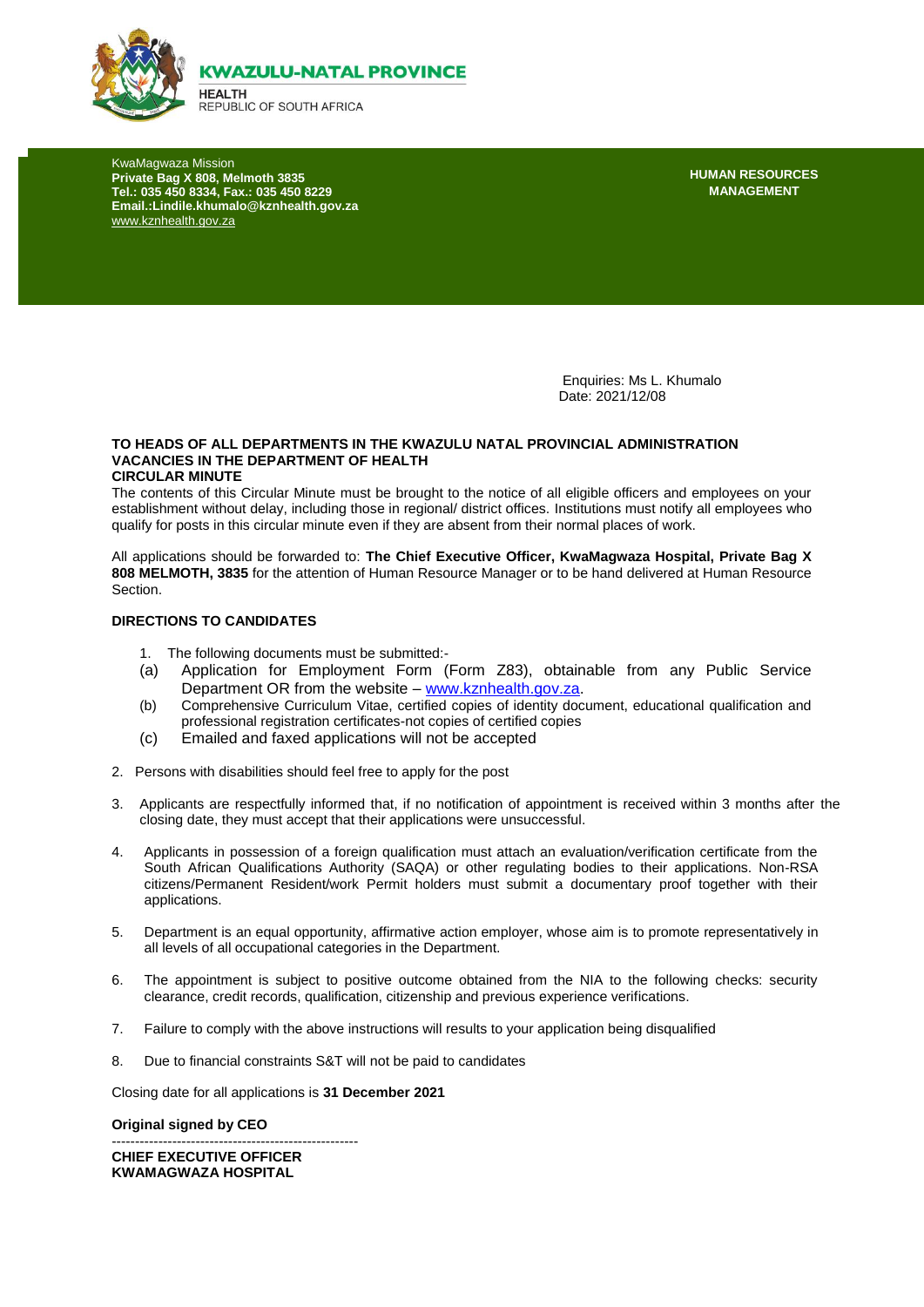| <b>POST</b>           | : PROFESSIONAL NURSE GENERAL STREAM GRADE 1,2&3                       |
|-----------------------|-----------------------------------------------------------------------|
| REFERENCE NO          | : KH 24/2021                                                          |
| <b>NUMBER OF POST</b> | : 01                                                                  |
| <b>INSTITUTION</b>    | : KWAMAGWAZA HOSPITAL                                                 |
| <b>CENTRE</b>         | : ARV CLINIC                                                          |
| <b>REMUNERATION</b>   | : GRADE1 R260 760.00 - R302 292.00 PER ANNUM                          |
|                       | GRADE2 R320 703.00 - R368 307.00 PER ANNUM                            |
|                       | GRADE3 R388 974.00 - R492 756.00 PER ANNUM                            |
| <b>BENEFITS</b>       | : 8% INHOSPITABLE ALLOWANCE OF BASIC SALARY, 13 <sup>TH</sup> CHEQUE, |
|                       | MEDICAL AID (OPTIONAL), (EMPLOYEE MUST MEET PRESCRIBED                |
|                       | <b>REQUIREMENTS).</b>                                                 |

### **MINIMUM REQUIREMENTS FOR THESE POSTS:**

#### **GRADE1**

- Grade 12/Senior Certificate, Basic R425 qualification (i.e. Diploma/Degree in General Nursing and Midwifery) or Equivalent qualification that allows registration with the SANC as Professional Nurse.
- $\triangleright$  Current registration (2021) with the SANC as a Professional Nurse.
- Proof of current and previous experience endorsed by Human Resource Department (not certificate of service).

### **GRADE2**

- Grade 12/Senior Certificate, Basic R425 qualification (i.e. Diploma/Degree in General Nursing and Midwifery) or Equivalent qualification that allows registration with the SANC as Professional Nurse
- $\triangleright$  Current registration (2021) with the SANC as a Professional Nurse.
- $\triangleright$  A minimum of 10 years appropriate / recognizable experience in nursing after registration as Professional Nurse with the SANC in General Nursing.
- $\triangleright$  Proof of current and previous experience endorsed by Human Resource Department (not certificate of service).

## **GRADE3**

- $\triangleright$  Grade 12/Senior Certificate, Basic R425 qualification (i.e. Diploma/Degree in General Nursing and Midwifery) or Equivalent qualification that allows registration with the SANC as Professional Nurse
- $\triangleright$  Current registration (2021) with the SANC as a Professional Nurse.
- A minimum of 20 years appropriate / recognizable experience in nursing after registration as Professional Nurse with the SANC in General Nursing.
- $\triangleright$  Proof of current and previous experience endorsed by Human Resource Department (not certificate of service).

## **KNOWLEDGE, SKILLS TRAINING AND COMPETENCIES REQUIRED**

- $\triangleright$  Basic knowledge of public health regulations
- $\triangleright$  Knowledge of nursing care, processes and procedures
- $\triangleright$  Knowledge of code of conduct and human resource policies.
- $\triangleright$  Supervisory skills, leadership and good communication skills

## **KEY PERFORMANCE AREAS**

- $\triangleright$  Assist Clinical Nurse Practitioner in assessment of clients who qualify to other clinics or to CCMDD.
- > Assist Doctor during clinic rounds
- $\triangleright$  Assist in track and tracing of early missed, late missed and defaulters of treatment.
- $\triangleright$  Provide therapeutic environment for all HAST clients
- $\triangleright$  Give health education to clients on adherence to treatment importance.
- $\triangleright$  Audit clinical records by analyzing data.
- $\triangleright$  Implement quality improvement plans for audits done.

## **ENQUIRIES: Mrs P.D Buthelezi 035 450 8256**

**CLOSING DATE: 31 December 2021 NB: Preference will be given to African Male and people with disabilities.**